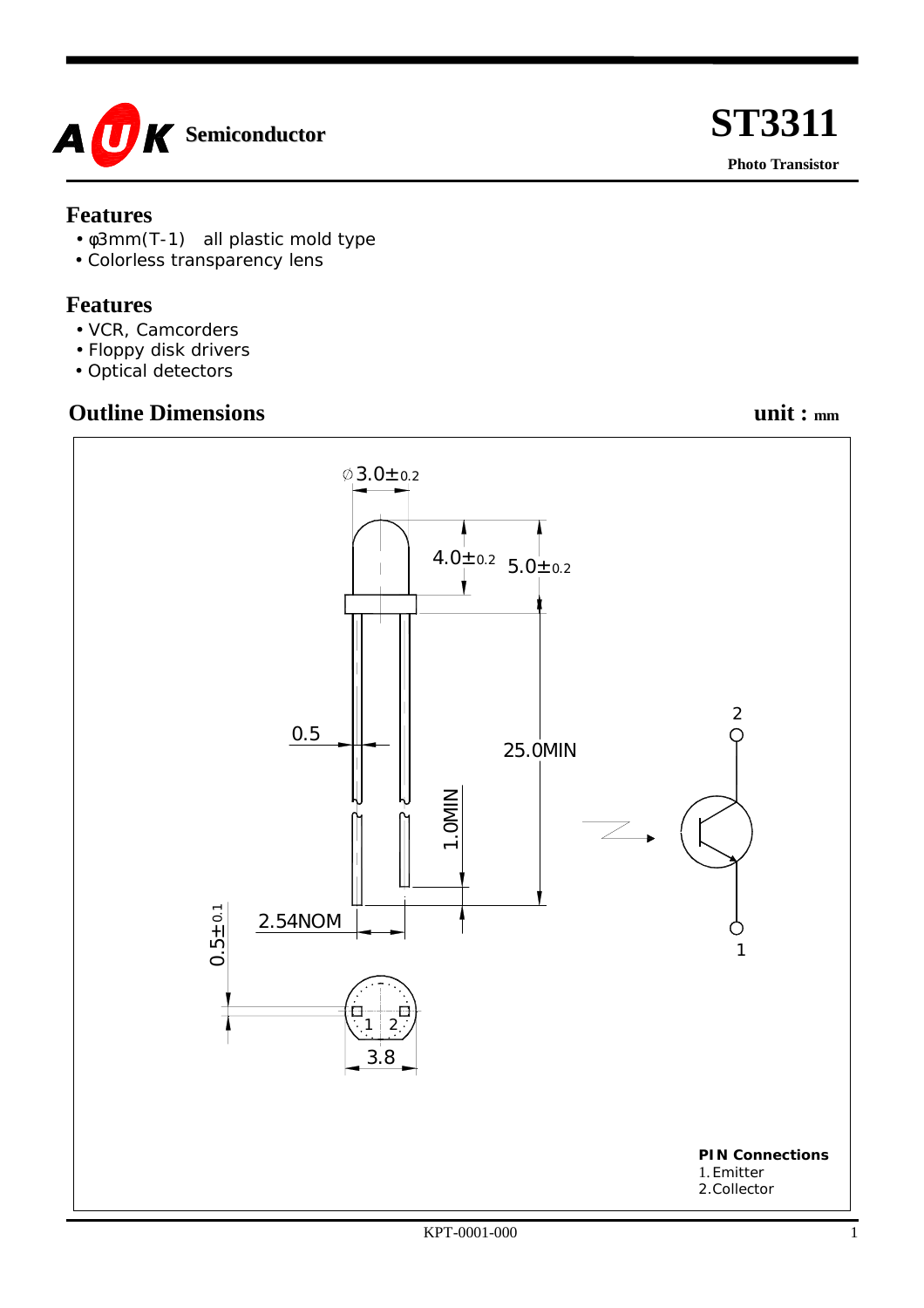## **Absolute maximum ratings**

| <b>Characteristic</b>                | <b>Symbol</b> | <b>Ratings</b>       | Unit |  |
|--------------------------------------|---------------|----------------------|------|--|
| Collector-Emitter Voltage            | $V_{CEO}$     | 35                   |      |  |
| Emitter-Collector Voltage            | $V_{ECO}$     |                      |      |  |
| <b>Collector Current</b>             |               | 20                   | mA   |  |
| <b>Collector Power Dissipation</b>   | $P_D$         | 75                   | mW   |  |
| Operating Temperature                | opr           | $-25$ 85             |      |  |
| Storage Temperature                  | sta           | -100<br>-30          |      |  |
| * <sup>1</sup> Soldering Temperature | sol           | for 5 seconds<br>260 |      |  |

\*1. Keep the distance more than 2.0mm from PCB to the bottom of LED package

#### **Electrical Characteristics**

| <b>Characteristic</b>              |           | <b>Symbol</b>               | <b>Test Condition</b>                             | Min          | Typ  | <b>Max</b>               | Unit |
|------------------------------------|-----------|-----------------------------|---------------------------------------------------|--------------|------|--------------------------|------|
| <b>Current Dark Current</b>        |           | $L_{CFO}$                   | $V_{CFO} = 10V$ , $E_e = 0$                       |              | 0.05 | 0.5                      | uA   |
| * <sup>3</sup> Light Current       |           | $\mathsf{I}_{\mathsf{CFL}}$ | $V_{CF} = 5V$ , $E_e$ 1 mW/                       |              | 4.5  | $\overline{\phantom{a}}$ | mA   |
| Current-Emitter Saturation Voltage |           | $V_{CE(sat)}$               | $I_c = 0.5 \text{mA}, E_e$ 1 mW/                  |              | 0.2  | $\overline{\phantom{0}}$ |      |
| Switching Time                     | Rise Time |                             | $V_{cc}$ =10V, I <sub>c</sub> =1mA<br>$R_1 = 100$ |              | 2.5  |                          | us   |
|                                    | Fall Time | t,                          |                                                   |              | 3.8  |                          |      |
| <b>Spectral Sensitivity</b>        |           |                             |                                                   | $700 - 1000$ |      |                          | nm   |
| Peak Sensitivity Wavelength        |           | D                           |                                                   |              | 880  | ۰                        | nm   |
| Half angle                         |           | $\theta$ 1/2                | $Ir = 20mA$                                       |              | ±20  | $\overline{\phantom{0}}$ | deg  |

 $*1$ . Tolerance =  $\pm 30\%$